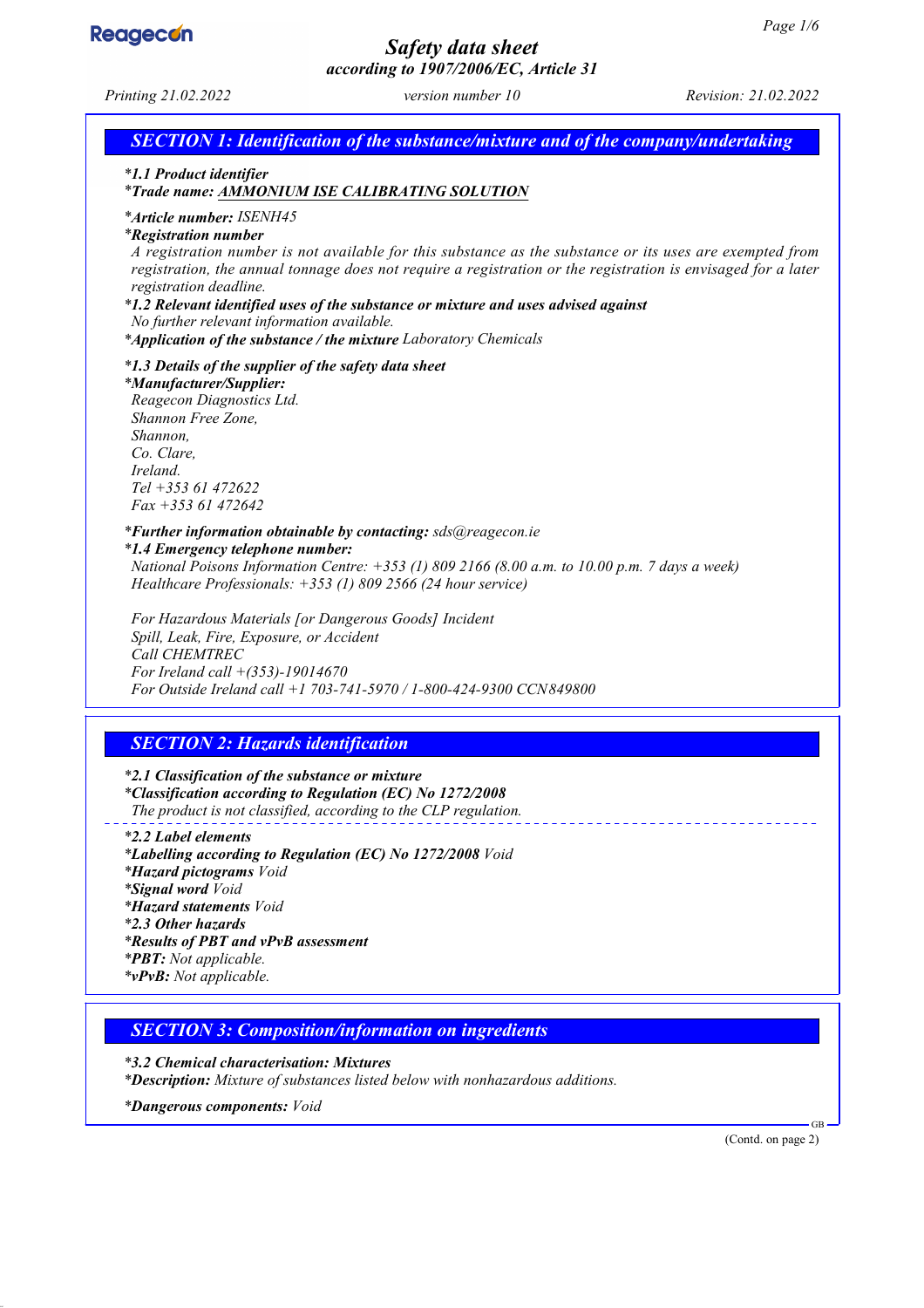# **Reagecon**

# *Safety data sheet according to 1907/2006/EC, Article 31*

*Printing 21.02.2022 version number 10 Revision: 21.02.2022*

#### *Trade name: AMMONIUM ISE CALIBRATING SOLUTION*

(Contd. of page 1)

### *SECTION 4: First aid measures*

#### *\* 4.1 Description of first aid measures*

*\* General information: No special measures required.*

#### *\* After inhalation:*

*Provide fresh air, warmth and rest. When breathing is difficult, properly trained personnel may assist affected person by administering oxygen. Obtain medical attention if any discomfort continues.*

*\* After skin contact: Generally the product does not irritate the skin.*

*\* After eye contact:*

*Promptly wash eyes with plenty of water for up to 15 minutes. Open eyes wide apart and rinse well to remove any contact lenses. Do not remove contact lenses by hand. Continue to rinse. Get medical attention if symptoms persist.*

*\* After swallowing: If symptoms persist consult doctor.*

*\* 4.2 Most important symptoms and effects, both acute and delayed No further relevant information available.*

*\* 4.3 Indication of any immediate medical attention and special treatment needed*

*No further relevant information available.*

### *SECTION 5: Firefighting measures*

#### *\* 5.1 Extinguishing media*

*\* Suitable extinguishing agents:*

*Indications shall be given whether any extinguishing media are inappropriate for a particular situation involving the substance or mixture*

*Use fire extinguishing methods suitable to surrounding conditions.*

*\* 5.2 Special hazards arising from the substance or mixture No further relevant information available.*

#### *\* 5.3 Advice for firefighters*

#### *\* Protective equipment:*

*Fire fighters should wear complete protective clothing including self-contained breathing apparatus. Do not breathe fumes. Keep containers cool by spraying with water if exposed to fire. Avoid run off to waterways and sewers*

## *SECTION 6: Accidental release measures*

*\* 6.1 Personal precautions, protective equipment and emergency procedures Not required.*

#### *\* 6.2 Environmental precautions:*

*Advice shall be provided on any environmental precautions to be taken related to accidental spills and release of the substance or mixture, such as keeping away from drains, surface and ground water*

*\* 6.3 Methods and material for containment and cleaning up:*

*Absorb with liquid-binding material (sand, diatomite, acid binders, universal binders, sawdust).*

#### *\* 6.4 Reference to other sections*

*No dangerous substances are released.*

*See Section 7 for information on safe handling.*

*See Section 8 for information on personal protection equipment.*

*See Section 13 for disposal information.*

## *SECTION 7: Handling and storage*

*\* 7.1 Precautions for safe handling No special measures required.*

*\* Information about fire - and explosion protection: No special measures required.*

*\* 7.2 Conditions for safe storage, including any incompatibilities \* Storage:*

*\* Requirements to be met by storerooms and receptacles: No special requirements.*

*\* Information about storage in one common storage facility: Not required.*

*\* Further information about storage conditions: None.*

(Contd. on page 3)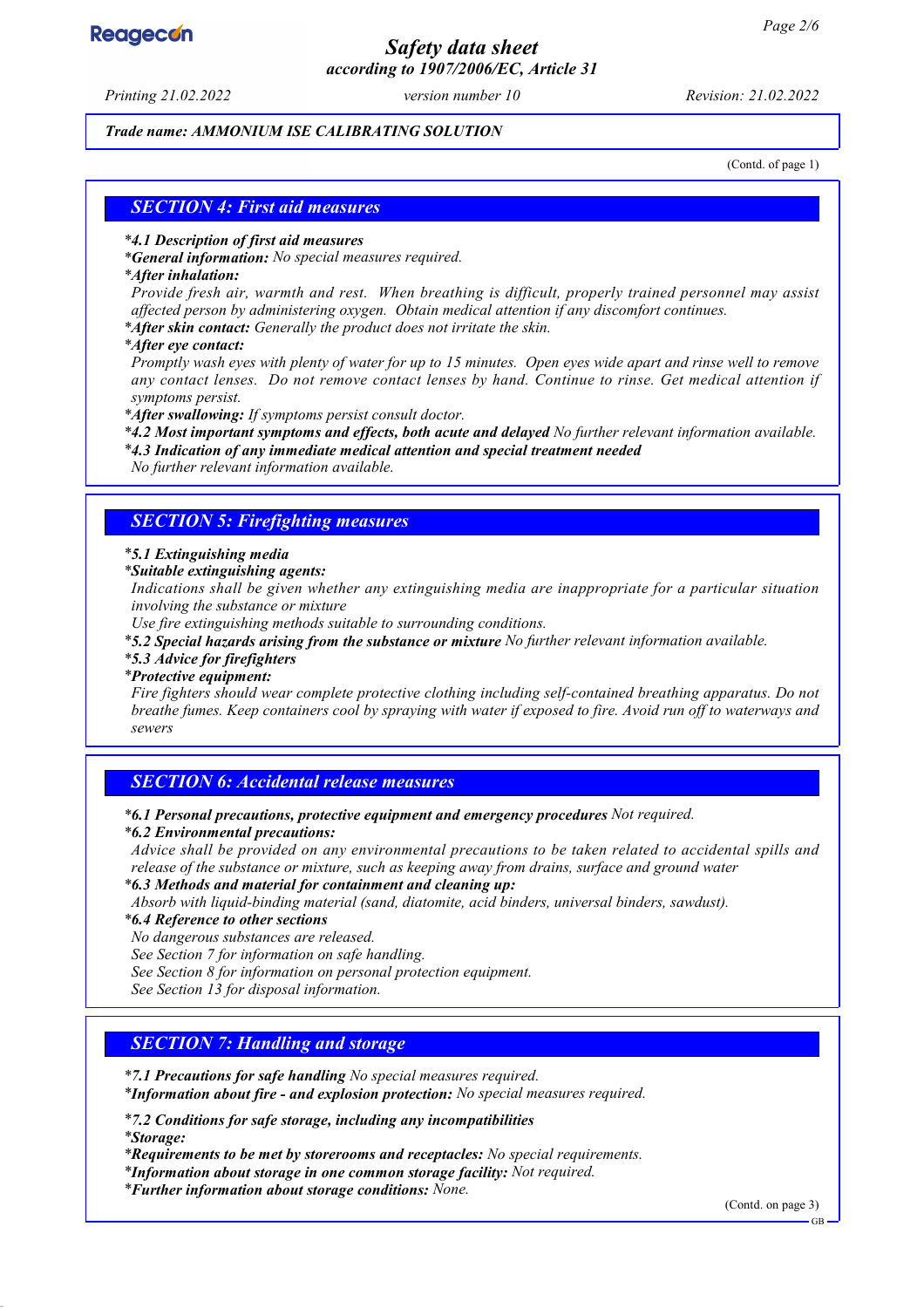# **Reagecon**

# *Safety data sheet according to 1907/2006/EC, Article 31*

*Printing 21.02.2022 version number 10 Revision: 21.02.2022*

*Trade name: AMMONIUM ISE CALIBRATING SOLUTION*

(Contd. of page 2)

*\* 7.3 Specific end use(s) No further relevant information available.*

## *SECTION 8: Exposure controls/personal protection*

#### *\* 8.1 Control parameters*

*\* Engineering Controls: No further data; see item 7.*

*\* Ingredients with limit values that require monitoring at the workplace:*

*The product does not contain any relevant quantities of materials with critical values that have to be monitored at the workplace.*

*\* Additional information: The lists valid during the making were used as basis.*

#### *\* 8.2 Exposure controls*

#### *\* Personal protective equipment:*

#### *\* General protective and hygienic measures:*

*The usual precautionary measures are to be adhered to when handling chemicals.*

*\* Respiratory protection: Not required.*

#### *\* Protection of hands:*

*The glove material has to be impermeable and resistant to the product/ the substance/ the preparation. Always ensure that gloves are inspected before use.*

*Selection of protective gloves must include consideration of the penetration times along with rates of diffusion and degradation. The selected glove should comply with the specifications of EU Directive 89/686/EEC and the standard EN374 derived from it.*

#### *\* Material of gloves*

*The selection of the suitable gloves does not only depend on the material, but also on further marks of quality and varies from manufacturer to manufacturer.*

*Gloves must be inspected prior to use. Use proper glove removal technique (without touching glove's outer surface) to avoid skin contact with this product. Dispose of contaminated gloves after use in accordance with applicable laws and good laboratory practices.*

*Wash and dry hands. The selected protective gloves have to satisfy the specifications of EU Directive 89/686/ EEC and the standard EN 374 derived from it.*

*Full contact Material: Nitrile rubber Minimum layer thickness: 0.11 mm Break through time: 480 min*

*Splash contact Material: Nitrile rubber Minimum layer thickness: 0.11 mm Break through time: 480 min*

*If used in solution, or mixed with other substances, and under conditions which differ from EN 374, contact the supplier of the CE approved gloves. This recommendation is advisory only and must be evaluated by an industrial hygienist and safety officer familiar with the specific situation of anticipated use by our customers. It should not be construed as offering an approval for any specific use scenario.*

#### *\* Penetration time of glove material*

*In the absence of data above, the exact break through time has to be sourced from the manufacturer of the protective gloves and has to be observed. \* Eye protection:*



*Goggles recommended during refilling: Use equipment for eye protection tested and approved under appropriate government standards such as NIOSH (US) or EN 166(EU)*

(Contd. on page 4)

GB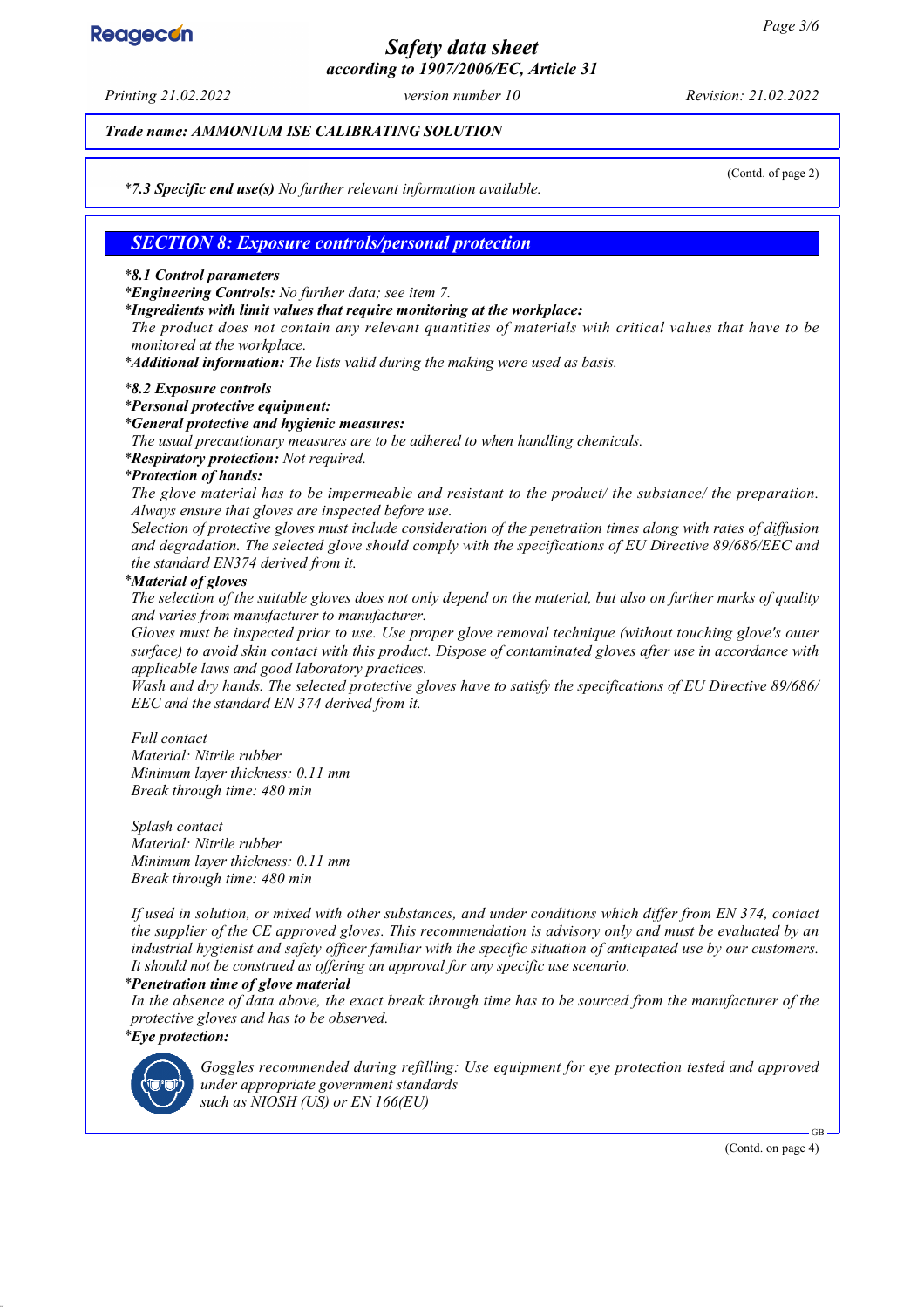# **Reagecon**

# *Safety data sheet according to 1907/2006/EC, Article 31*

*Printing 21.02.2022 version number 10 Revision: 21.02.2022*

### *Trade name: AMMONIUM ISE CALIBRATING SOLUTION*

(Contd. of page 3)

| <b>SECTION 9: Physical and chemical properties</b>                                                               |                                               |  |
|------------------------------------------------------------------------------------------------------------------|-----------------------------------------------|--|
| *9.1 Information on basic physical and chemical properties<br><i>*General Information</i><br><i>*Appearance:</i> |                                               |  |
| Form:                                                                                                            | Liquid                                        |  |
| Colour:                                                                                                          | Colourless                                    |  |
| *Odour:                                                                                                          | Characteristic                                |  |
| *Odour threshold:                                                                                                | Not determined.                               |  |
| <i>*pH-value:</i>                                                                                                | Not determined.                               |  |
| *Change in condition<br>Melting point/freezing point:<br>Initial boiling point and boiling range: $100 °C$       | $\theta$ °C                                   |  |
| <i>*Flash point:</i>                                                                                             | Not applicable.                               |  |
| *Flammability (solid, gas):                                                                                      | Not applicable.                               |  |
| <i>*Decomposition temperature:</i>                                                                               | Not determined.                               |  |
| *Auto-ignition temperature:                                                                                      | Product is not selfigniting.                  |  |
| <i>*Explosive properties:</i>                                                                                    | Product does not present an explosion hazard. |  |
| <i>*Explosion limits:</i>                                                                                        |                                               |  |
| Lower:                                                                                                           | Not determined.                               |  |
| <b>Upper:</b>                                                                                                    | Not determined.                               |  |
| *Vapour pressure at 20 $^{\circ}C$ :                                                                             | $23$ hPa                                      |  |
| <i>*Density:</i>                                                                                                 | Not determined.                               |  |
| <i>*Relative density</i>                                                                                         | Not determined.                               |  |
| <i>*Vapour density</i>                                                                                           | Not determined.                               |  |
| <i>*Evaporation rate</i>                                                                                         | Not determined.                               |  |
| *Solubility/ miscibility with                                                                                    |                                               |  |
| water:                                                                                                           | Not miscible or difficult to mix.             |  |
| *Partition coefficient: n-octanol/water:                                                                         | Not determined.                               |  |
| <i>*Viscosity:</i>                                                                                               |                                               |  |
| Dynamic:                                                                                                         | Not determined.                               |  |
| Kinematic:                                                                                                       | Not determined.                               |  |
| *9.2 Other information                                                                                           | No further relevant information available.    |  |

## *SECTION 10: Stability and reactivity*

*\* 10.1 Reactivity No further relevant information available.*

*\* 10.2 Chemical stability*

*\* Thermal decomposition / conditions to be avoided: No decomposition if used according to specifications.*

*\* 10.3 Possibility of hazardous reactions No dangerous reactions known.*

*\* 10.4 Conditions to avoid No further relevant information available.*

*\* 10.5 Incompatible materials: No further relevant information available.*

*\* 10.6 Hazardous decomposition products: No dangerous decomposition products known.*

# *SECTION 11: Toxicological information*

*\* 11.1 Information on toxicological effects*

*\* Acute toxicity Based on available data, the classification criteria are not met.*

(Contd. on page 5)

GB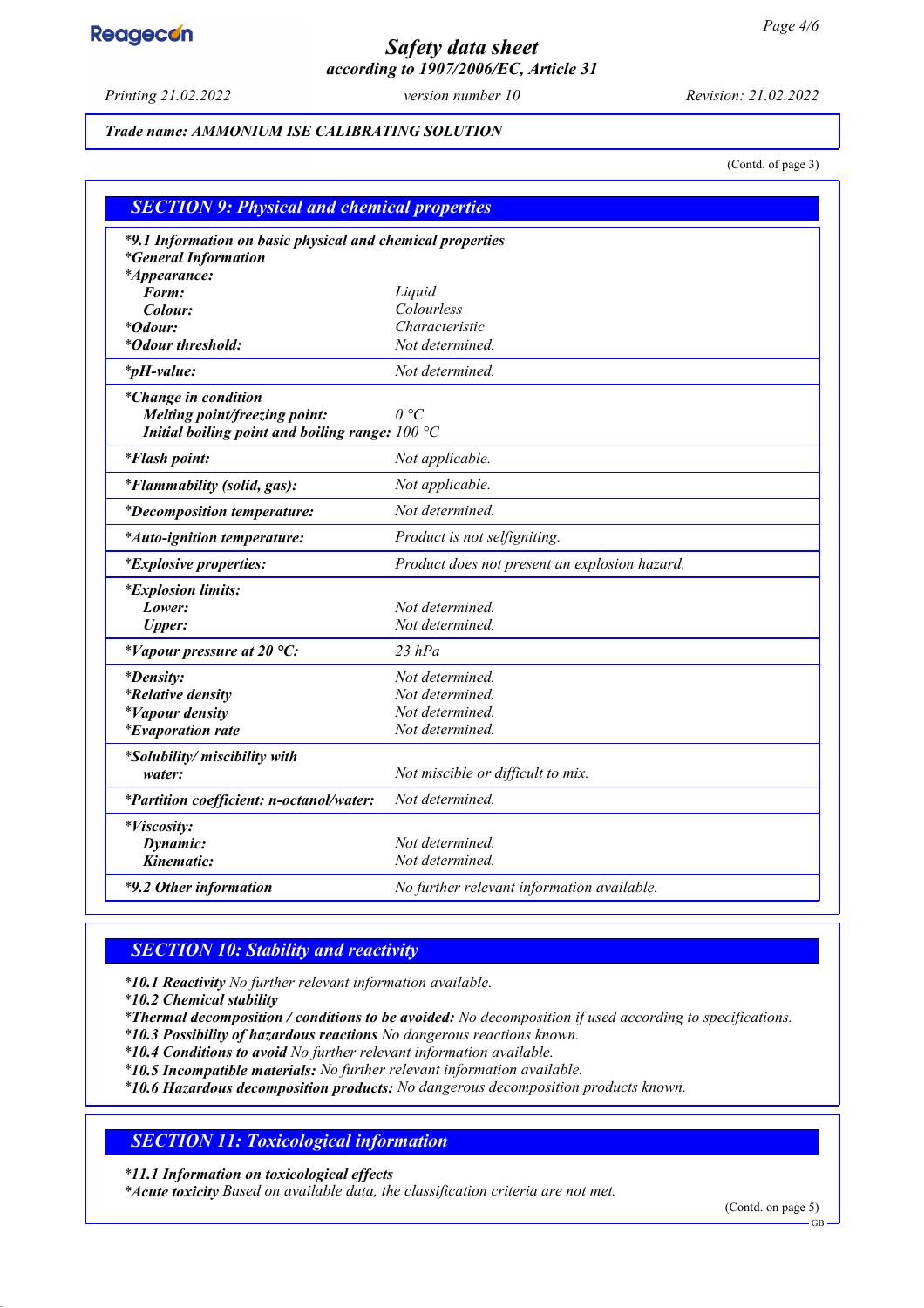

# *Safety data sheet according to 1907/2006/EC, Article 31*

*Printing 21.02.2022 version number 10 Revision: 21.02.2022*

(Contd. of page 4)

GB

*Trade name: AMMONIUM ISE CALIBRATING SOLUTION*

*\* Primary irritant effect:*

*\* Skin corrosion/irritation Based on available data, the classification criteria are not met.*

*\* Serious eye damage/irritation Based on available data, the classification criteria are not met.*

*\* Respiratory or skin sensitisation Based on available data, the classification criteria are not met.*

*\* Additional toxicological information:*

*\* CMR effects (carcinogenity, mutagenicity and toxicity for reproduction)*

*\* Germ cell mutagenicity Based on available data, the classification criteria are not met.*

*\* Carcinogenicity Based on available data, the classification criteria are not met.*

*\* Reproductive toxicity Based on available data, the classification criteria are not met.*

*\* STOT-single exposure Based on available data, the classification criteria are not met.*

*\* STOT-repeated exposure Based on available data, the classification criteria are not met.*

*\* Aspiration hazard Based on available data, the classification criteria are not met.*

### *SECTION 12: Ecological information*

*\* 12.1 Toxicity*

*\* Aquatic toxicity: No further relevant information available.*

*\* 12.2 Persistence and degradability No further relevant information available.*

*\* 12.3 Bioaccumulative potential No further relevant information available.*

*\* 12.4 Mobility in soil No further relevant information available.*

*\* Additional ecological information:*

*\* General notes: Not hazardous for water.*

*\* 12.5 Results of PBT and vPvB assessment*

*\* PBT: Not applicable.*

*\* vPvB: Not applicable.*

*\* 12.6 Other adverse effects No further relevant information available.*

## *SECTION 13: Disposal considerations*

*\* 13.1 Waste treatment methods*

*\* Recommendation Smaller quantities can be disposed of with household waste.*

*\* Uncleaned packaging:*

*\* Recommendation: Disposal must be made according to official regulations.*

| <b>SECTION 14: Transport information</b>                  |                 |                    |
|-----------------------------------------------------------|-----------------|--------------------|
| $*14.1$ UN-Number<br>*ADR, ADN, IMDG, IATA                | Void            |                    |
| *14.2 UN proper shipping name<br>*ADR, ADN, IMDG, IATA    | Void            |                    |
| *14.3 Transport hazard class(es)                          |                 |                    |
| *ADR, ADN, IMDG, IATA<br><i>*Class</i>                    | Void            |                    |
| *14.4 Packing group<br>*ADR, IMDG, IATA                   | Void            |                    |
| *14.5 Environmental hazards:<br><i>*Marine pollutant:</i> | No              |                    |
| *14.6 Special precautions for user                        | Not applicable. |                    |
|                                                           |                 | (Contd. on page 6) |